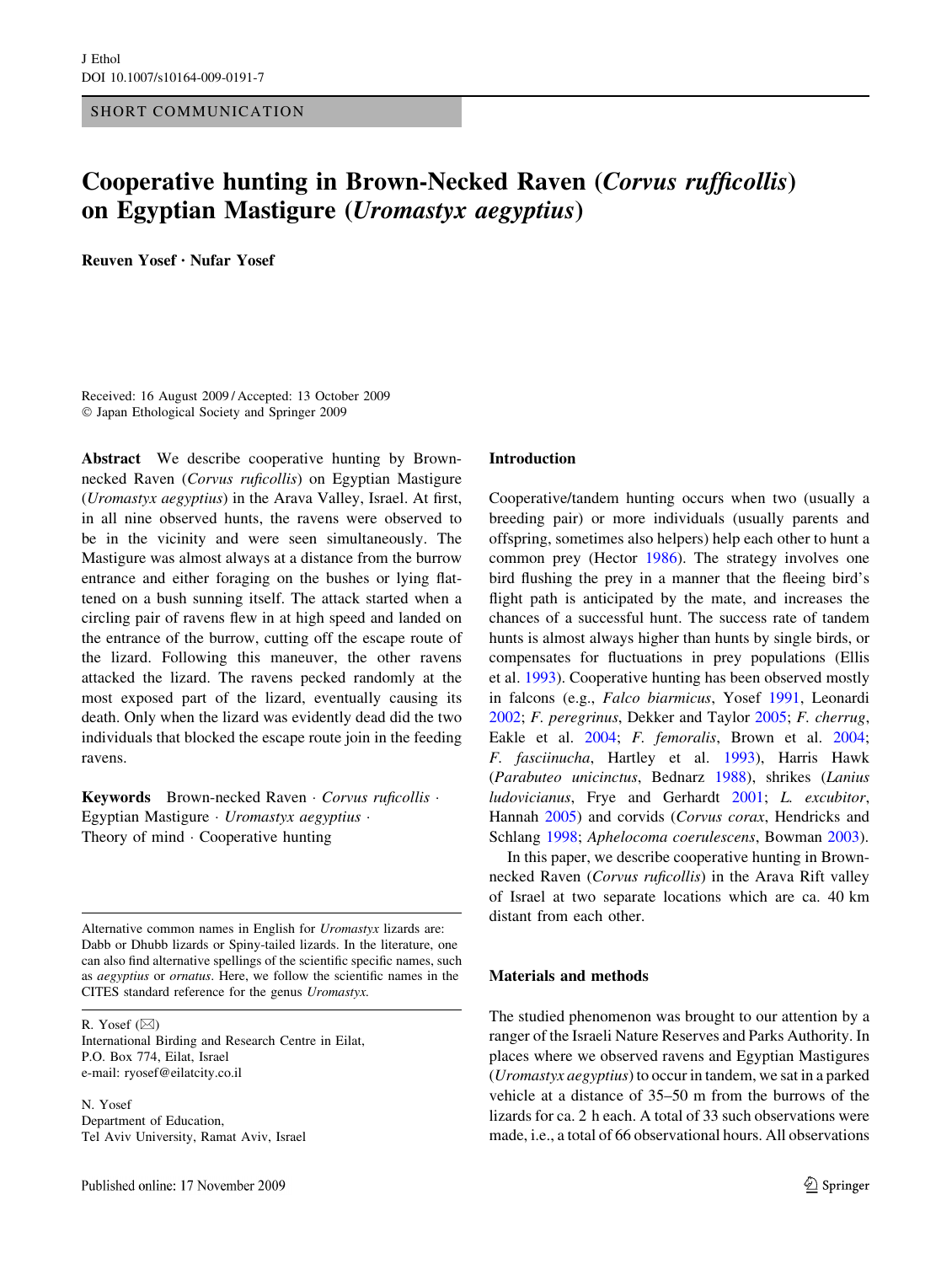were made during the summer months of April–July, months when the Mastigure are active and known to forage at a greater radius from their burrows (personal observations).

#### Study species

The Egyptian Mastigure (Uromastyx aegyptius) is a large (males 328–2,146 g,  $n = 61$ ; females 418–1,082 g,  $n = 29$ ; Naldo et al. [2006\)](#page-3-0) ground-dwelling herbivore distributed widely in extremely arid zones of the Middle East. It digs burrows in sandy soil and defends itself by striking predators with its heavy, spiked tail, which can easily draw blood from a human being (Cooper and Al-Johany [2002\)](#page-3-0). The burrows are well excavated in these soils and can be 10 m in length with depths of 1.8 m and are in use for many years (Nemtzov [2005\)](#page-3-0). The primary foods of adults are leaves, fruits, and flowers of annual plants, and most of the diet in the southern Arava region consists mainly of salty plants (Foley et al. [1992](#page-3-0)). In our study area, the major plant species used by the lizard for eating and sunbathing is the perennial shrub Zygophyllum dumosum. They appear to live in loose colonies with distances of 15–20 m between burrow entrances. They are difficult to dislodge or extract from their burrows because they wedge themselves by inflating their bodies and facing inwards. In this manner, they are not only difficult to access in the burrow but they are also able to defend themselves with their spiny tail (Cooper et al. [2000\)](#page-3-0). The global range of the species is restricted to Sudan, Egypt (including Sinai), Arabia, Jordan, Israel, and Iraq. The species is listed as threatened in most of its distribution owing to extensive development of its habitats for human purposes and, because of its docile behavior, is in great demand in the wildlife pet trade (Knapp [2004\)](#page-3-0) or in domestic utilization for food and traditional medicine (Walls [1996](#page-3-0)). Internationally, all Uromastyx species have been listed in Appendix II of the CITES Convention since 1977.

The Brown-necked Raven is a little-studied species but, owing to its ability to exploit human intrusions and settlements in the desert, it has expanded its range extensively and populations have reached pest dimensions in the desert regions of Israel. The breeding distribution of the species is widespread and stretches across north and central Africa to southwest and central Asia. It is a fairly common resident in deserts, and in Israel breeds in the Negev, Arava Valley, Judea, and Samaria, and the southern Jordan River valley (Shirihai [1996\)](#page-3-0).

During 2007 and 2008, we observed nine cooperative attempts by ravens, of these seven were successful, a

# Results

hunting success of 78% (Table [1\)](#page-2-0). On two occasions, the Mastigure successfully escaped into an unguarded neighboring burrow. The hunting attempts were on a loess plain at the entrance to Moshav Faran (30°21′44″N, 35°09′18″E) and three in a desert canyon 34 km to the north (30°38'50"N, 35°11'79"E), i.e., at km 144 on the Arava highway.

We separate the sequential occurrence of the hunt into five distinct stages:

At first, in all nine observed hunts, the ravens were observed to be in the vicinity in pairs or as individuals with no apparent flocking behaviors. We heard an occasional call but all participating ravens could be observed simultaneously, suggesting that there was communication among them and that they had commonly targeted the active burrow of an Egyptian Mastigure and remained in eye-contact with the potential prey. The Mastigure was almost always at a distance from the burrow entrance and either foraging on the bushes or lying flattened on a bush sunning itself.

The second stage was when a circling pair of ravens flew in at high speed and landed on the burrow entrance effectively cutting off the escape route of the lizard.

The third stage was the targeting of the Mastigure by the remaining ravens. They flew at the lizard, which either remained motionless or tried to get back to its burrow, or, when attacked by the ravens, to find shelter in an adjacent burrow or under a bush.

The fourth stage was the physical attack of the Mastigure by the ravens. They pecked almost randomly at any part of the lizard that was most exposed, eventually causing its death. The ravens then picked at the body, attempting to cut off pieces to swallow.

In the fifth and final stage of the hunt, only when the lizard stopped trying to escape and was evidently dead, did the two individuals that blocked the escape route join in to feed. No antagonism was observed between conspecifics when feeding on the Mastigure.

In the nine attacks observed, the raven flocks comprised of six birds on four occasions, five birds on two, and four birds on three (Table [1](#page-2-0)). In all nine attempts, two ravens blocked the burrow entrance prior to the subsequent attack on the Mastigure by the remaining members of the flock. The latency between when we first observed the presence of the raven flock to the initiation of the attack was 10.4 min  $(\pm 2.8 \text{ SD})$ .

#### Discussion

During 2007 and 2008, we observed seven successful attempts by two geographically-disjunct groups of Brownnecked Ravens. Hence, we assume that the flocks observed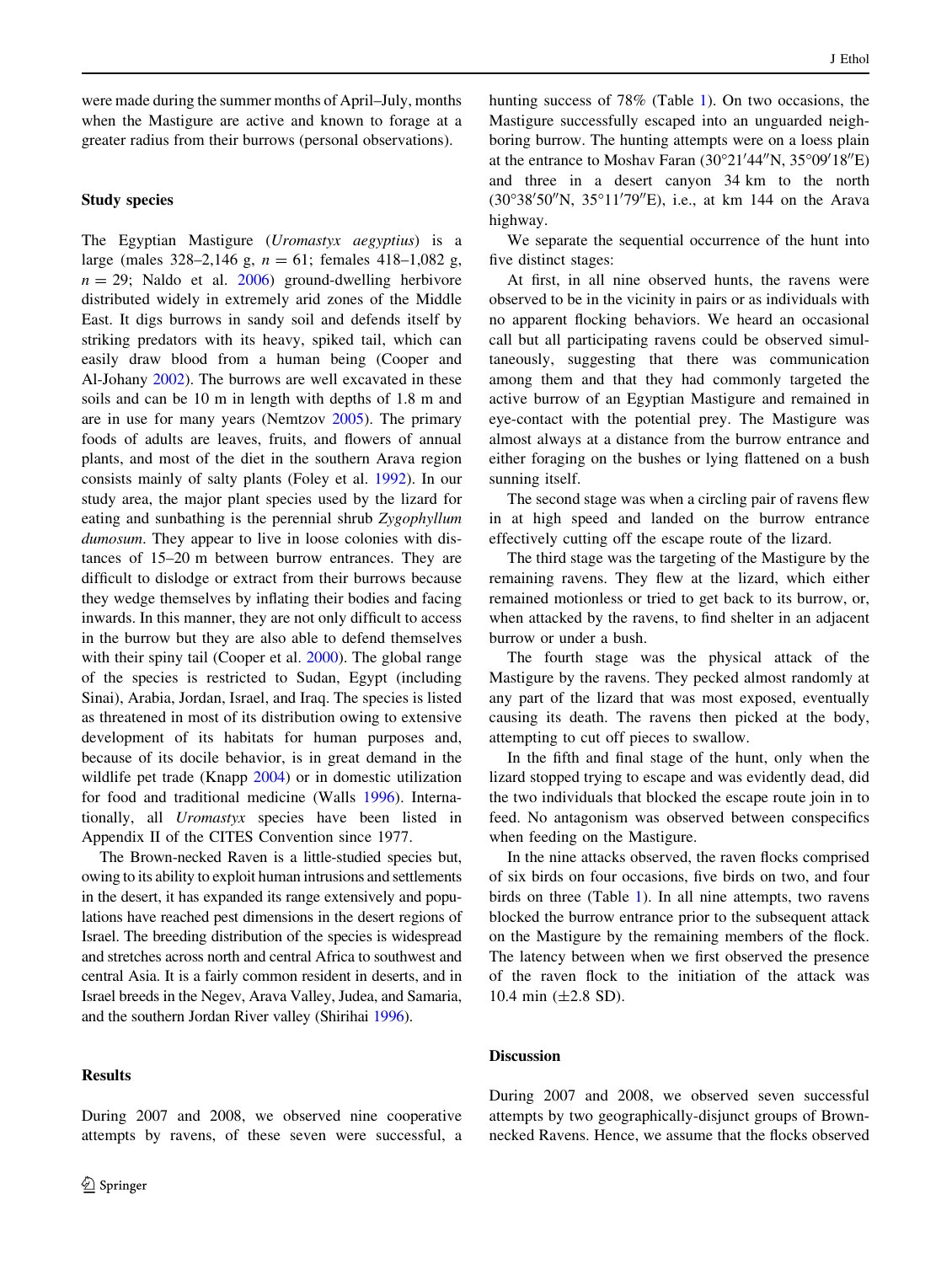<span id="page-2-0"></span>Table 1 Cooperative hunting attempts of Brown-necked Raven (Corvus rufficollis) on Egyptian Mastigure (Uromastyx aegyptius) in the Arava Valley, Israel

Latency (in min) is the time between the observations of the raven flock until the blocking of the burrow entrance by two ravens following which the rest attacked the foraging Mastigure

| Date          | Time<br>$(24-h \text{ clock})$ | Location | Latency | Number of ravens |                          |                | <b>Success</b> |
|---------------|--------------------------------|----------|---------|------------------|--------------------------|----------------|----------------|
|               |                                |          |         | In flock         | <b>Block</b><br>entrance | Attack         |                |
| 06 April 2007 | 1320                           | Faran    | 8       | 6                | $\overline{c}$           | $\overline{4}$ | Yes            |
| 22 April 2007 | 1445                           | Faran    | 13      | $\overline{4}$   | $\overline{2}$           | 2              | N <sub>0</sub> |
| 30 May 2007   | 1445                           | Km 144   | 15      | $\overline{4}$   | $\overline{c}$           | 2              | Yes            |
| 22 June 2007  | 1415                           | Km 144   | 11      | 5                | 2                        | 3              | Yes            |
| 07 July 2007  | 1330                           | Faran    | 13      | 6                | $\overline{c}$           | $\overline{4}$ | Yes            |
| 13 April 2008 | 1430                           | Faran    | 6       | 6                | $\overline{2}$           | $\overline{4}$ | Yes            |
| 21 May 2008   | 1330                           | Faran    | 9       | 5                | $\overline{c}$           | 3              | N <sub>0</sub> |
| 14 June 2008  | 1400                           | Km 144   | 10      | $\overline{4}$   | $\overline{c}$           | 2              | Yes            |
| 19 July 2008  | 1330                           | Faran    | 9       | 6                | $\overline{c}$           | 4              | Yes            |

at the two locations, which are ca. 40 km apart, comprised of different individuals. Also, the fact that we did not colorband the individuals makes us unsure if each individual has a fixed role to play in the hunt and its subsequent success.

Packer and Ruttan [\(1988](#page-3-0)) suggested that cooperative hunting resulted in a higher hunting success rate than that of individual hunts and claimed that when individual hunting success is high, little improvement can be achieved by joining a group. Similarly, in a desert environment with limited food resources, cooperative hunting allows the ravens to access a prey that is otherwise impossible for the individual. This is substantiated by the fact that the ravens had a hunting success of 78%, which can be considered high in a desert environment. Also, even though there were additional ravens in the general area, the hunting group size of 4–6 ravens appears to be the optimal cooperative hunting flock in the desert. However, the lack of any foraging studies on the Brown-necked Ravens prevents comparisons.

Robinson ([1995\)](#page-3-0) found that the feeding rate to maintain energy balance is ca. 4.0 g dry weight per day, and that the approximate feeding rates of Egyptian Mastigure in the Negev Desert are almost triple this, suggesting that much of the annual energy requirement is acquired and stored during the brief period of annual plant productivity in the desert regions. In our study, conducted during the hot months of the year and when vegetation above the surface is minimal, the Mastigures are required to forage at greater distances from their burrows. This conforms to Packer [\(1988](#page-3-0)) who thought that cooperation between animals would only evolve under 'special circumstances'. He suggested that ''pure'' cooperation can evolve when each individual gains more from mutual cooperation than either would receive from exploiting the partner's cooperative behavior.

It is of interest that the ravens exhibit what appears to be a self-cognitive capability. The ravens recognize their individual physical size and limitations as compared to the potential prey. They showed this in the field by recognizing that a single bird is incapable of taking on and killing a Mastigure, and that it takes a minimum of two to successfully handle such a large lizard. This is reinforced by the fact that a minimum of two ravens are required not only to guard the burrow entrance but also a minimum of two to dispatch the Mastigure.

This leads to the second evidence for the understanding that cooperation between a minimum of four ravens is essential for success which is in the attack. Our observations suggest that the participating ravens have either communicated and formulated a strategy or have previously practised it to perfection. The evidence for the communal understanding amongst the members of the flock lies in the fact that the first pair flies in and blocks the Mastigure's escape path suggesting that they are highly aware of the exact attack pattern of the flock. This maneuver also suggests that they anticipate the Mastigure's reaction to try and escape to the safety of its' burrow. Whether either of these self-awareness characteristics is learned from previous experience remains unclear.

In addition to each bird's awareness of its own limitations, our observations also illustrate that the other members of the team are aware of the role of each of the other individuals and with whom they pair up to bring the attack to a successful conclusion. This is exhibited by the fact that at least one pair stays back and recognizes that the first pair has initiated the attack by passively blocking the entrance to the Mastigure's burrow. They are also well aware of the very different and aggressive role they will play in the attack strategy and that timing is of the essence—the more they delay, the greater the chances that the Mastigure will discover their intentions and find a safe refuge in a neighboring burrow or a large bush.

At all the seven cooperative hunts observed, the Mastigure was consumed at the kill site by the ravens. This is in contrast to studies wherein ravens are known to cache parts of the prey during cases of excess (e.g., Bugnyar and Heinrich [2003](#page-3-0)). This suggests that the available food resource in the desert affects their consumption habits, and